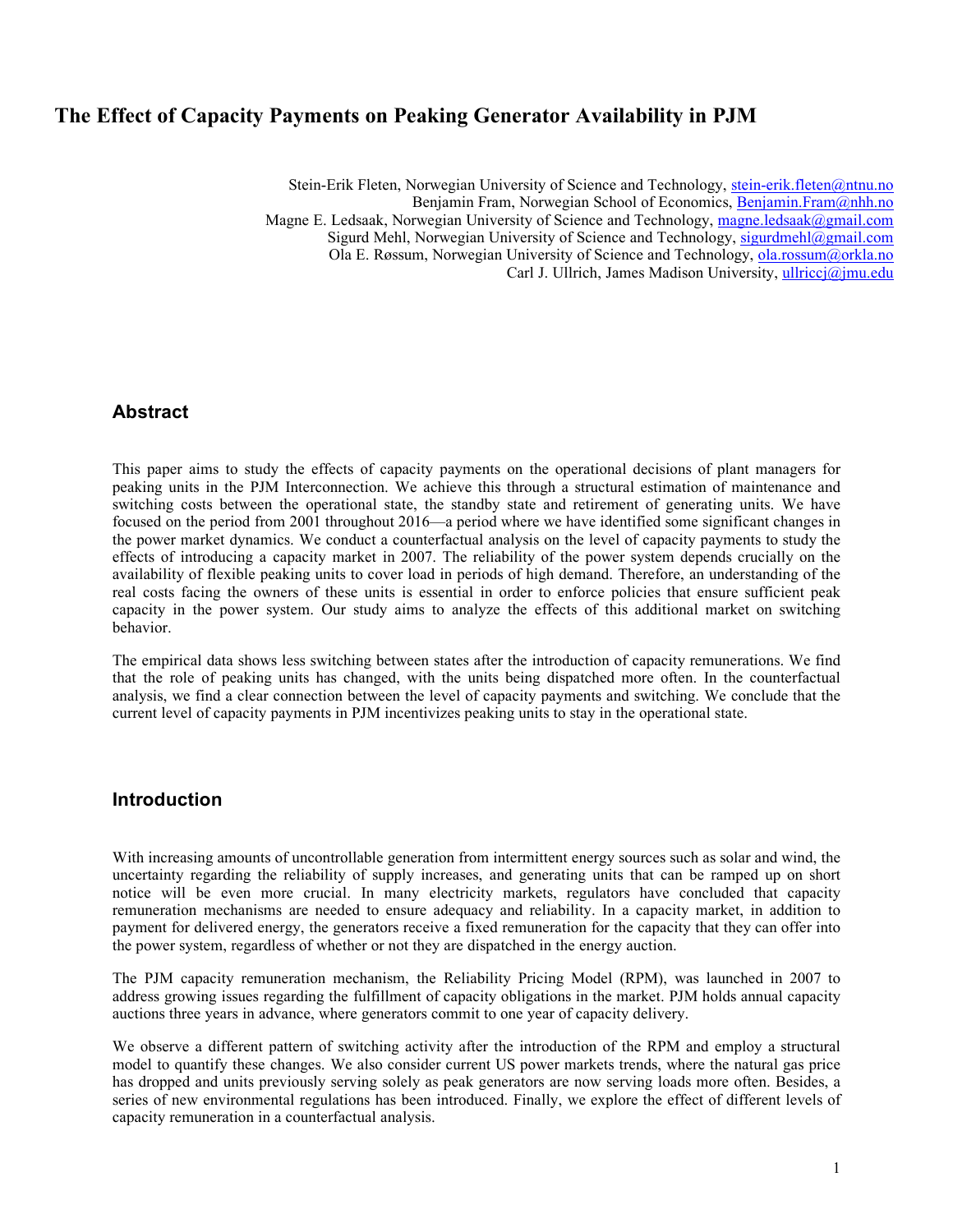In the literature, a variety of different models have been used to study the effect of capacity markets on investments in capacity. Hach et al. (2016) use an iterative dynamic capacity model to study investments in capacity. Petitet et al. (2017) and Cepeda and Finon (2013) utilize a similar long-term system dynamics model incorporating new investments in large-scale RES projects to assess the capacity remuneration mechanism. Bhagwat et al. (2017) use a bottom-up agent-based modeling approach to study the development of electricity markets under imperfect information and uncertainty and assess different capacity remuneration mechanisms. Others, such as Botterud et al. (2002) and Dahlan and Kirschen (2014) use dynamic simulation optimization to model the capacity investments in deregulated power markets. Fleten et al. (2017) analyze the effect of the newly introduced US capacity markets using structural estimation in an empirical study of peaking unit switching costs, but lacked data on the capacity payments.

The estimation of parameters in structural models and dynamic games of entry and exit is an active sub-area within empirical industrial organization. Computation time has been a major issue since the seminal work of Rust (1987) was published, introducing the Nested Fixed Point Algorithm (NFXP) for estimating the optimal stopping problem of bus-engine replacements in a discrete choice model. It relies on finding the set of predictions that most closely represent the data for each guess of a set of structural model parameters—a computationally overwhelming task even by today's standards. Since then, alternative approaches has been proposed; see Pakes et al. (2007), Aguirregabiria and Mira (2007), Bajari et al. (2007), Pesendorfer, and Schmidt-Dengler (2008) for methods of estimating dynamic games. These papers build on the two-step approach introduced by Hotz and Miller (1993) for estimating single agent dynamic discrete choice models using the Conditional Choice Probability estimator.

However, Su and Judd (2012) conclude that many of these methods are not asymptotically efficient, and introduce a constrained optimization approach, where the maximum likelihood of observing the data is found subject to constraints that ensure optimality of the solution. This significantly reduces computational time compared to the NFXP algorithm, since the constraints do not need to be satisfied until the last iteration of the algorithm. Our work builds on this branch of the structural estimation literature, through slightly revised versions of the model formulations in Fleten et al. (2016, 2017).

Relevant applications of structural models include Thome and Lin Lawell (2015). They employ both a reducedform discrete response model and a structural model of a dynamic game, building on the model developed by Pakes et al. (2007), to model the decision to invest in corn-based ethanol plants in the Midwestern United States. They find that there is a significant strategic component present when making investment decisions in cornethanol plants. Aguirregabiria et al. (2007) use an extended version of the Nested Pseudo Likelihood estimation method from Aguirregabiria and Mira (2007) when developing a dynamic model of entry, exit, and growth in the oligopolistic Chilean retail market. Fleten et al. (2016) address the strategic component of competition between players in the North-Eastern American electricity markets through an element in the state variable vector capturing the competitive advantage between different generators within the same US state. We further refine this approach by calculating the relative competitive advantage within the generators' transmission zone, a more relevant measure of competitiveness.

We contribute to the literature by developing a structural model to estimate the switching costs of peaking generators in the PJM Interconnection with capacity payments and account for other major exogenous factors. Structural estimation of cost structures in power markets with capacity payments is as far as we know new to the literature. Further, the use of zonal resolution for electricity and capacity prices as well as for the measure of competitiveness makes us able to implicitly include information on congestion in the power system, something that earlier structural estimations of power system costs have not considered.

### **Methods**

In order to design a market where peak generators are compensated appropriately to secure sufficient investment activity, a regulator must have a thorough understanding of the generators' cost structure as well as the market dynamics. Regulators make cost estimates, but empirical testing of such estimates is difficult. Generator costs are influenced by exogenous factors that can be hard to observe. In addition, the cost structure of a power producer is business sensitive information, as this determines the lower limit of their bids in market auctions. Therefore, the empirical estimation of generator costs is one of few viable options for investigating the real costs faced by generators. The business decisions of an owner of a peaking unit are readily formulated as a sequential decision process in time, where choices about the operational state of the generator must be made before each consecutive time period. Markov decision processes provide an excellent framework for modeling sequential decision making under uncertainty (Rust, 1994). Under the assumption that the generator owners act rationally, dynamic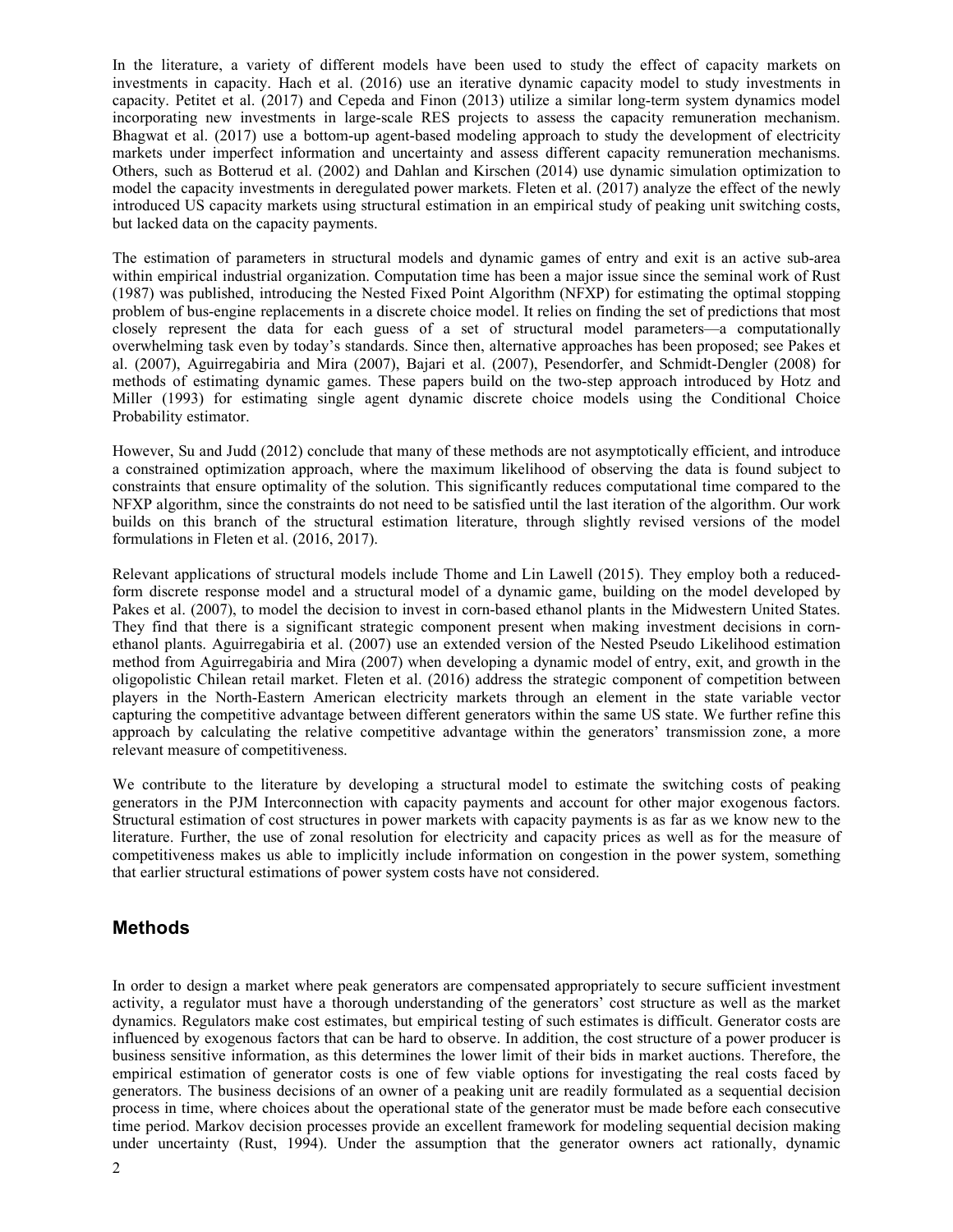programming provides a way of identifying the optimal decision rule for choosing how to operate one's generator. The agent can be represented through a set of economic primitives, describing their utility function, transition probabilities and discount factor for future states. The primitives convey information about the decision process of the generator owner as well as the uncertainty of the decision environment. Structural estimation provides a framework for robustly estimating such primitives.

# **Background and Data**

We analyze data on PJM peaking generators from 2001 until 2016, extending the time frame of Fleten et al. (2016, 2017), who used data on peaking units from the PJM Interconnection, as well as ISO-NE and NYISO. We have data on a total of 859 unique generators from 252 different power plants, giving us a total of 10401 generator-year observations.

Our main sources of data are the Energy Information Administration (EIA), the U.S. Environmental Protection Agency (EPA) and PJM. Form EIA-860 provide generator-level specific data about existing power plants with 1 MW or greater of combined nameplate capacity. This form also reports on the current status of the individual generator, which can be in one of three possible states; Operational (OP), Stand-by (SB) or Retired (RE). In OP state, the power plant can start production on short notice. In SB state, the plant is temporarily shut down to reduce maintenance costs, and cannot be used in power production before it is switched back to OP state. A plant in RE state is considered abandoned, and cannot be used for power production in the future.

Under the Reliability Pricing Model (RPM), PJM holds annual capacity auctions three years in advance, where generators commit to one year of capacity delivery. The bids of the generators add up to the capacity supply curve. To stay competitive, it is vital for the peaking units to clear the capacity auctions to cover their fixed costs. Therefore, it is reasonable to assume that all generators will bid in their maximum allowed<sup>1</sup> capacity in the capacity auctions. One fundamental characteristic of the RPM is that constraints in the transmission and distribution grids are recognized, and zonal capacity prices are used to incentivize the right level of capacity delivery for each zone.

Since the implementation of the RPM and up to the 2015/16 delivery year, a total of 28400 MW of capacity has been added in the PJM Interconnection. Table 1 shows the distribution of sources of new capacity. Our analysis will only take new generation and plant reactivation into account, amounting to approximately 20% of the total increase in generation capacity. The low share of plant reactivation indicates that there exists a cost of reactivating a power plant that is higher than the cost of demand response2, which amounts for most of the added capacity after the introduction of RPM.

Table 1: Sources of new capacity under RPM (Pfeifenberger et al., 2011)

| Source                        | <b>MW</b> | $\%$ |
|-------------------------------|-----------|------|
| <b>Demand response</b>        | 11800     | 41.5 |
| Net change in exports/imports | 6.900     | 24.3 |
| New generation                | 4800      | 16.9 |
| <b>Plant uprates</b>          | 4 100     | 14.4 |
| <b>Plant reactivation</b>     | 800       | 2.8  |

In addition to the introduction of a capacity market, several other exogenous factors have changed in the PJM in recent years. The United States Environmental Protection Agency (EPA) is responsible for environmental regulation standards. Examples are the NOx budget trading program (NBP), the Clean Air Interstate Rule (CAIR) and the Cross-State Air Pollution Rule (CSAPR), all introduced between 2003 and 2014. These regulations are cap and trade programs, designed to reduce the environmental impact from power plants and industrial units, primarily emissions of nitrogen oxides (NOx) and sulfur dioxide (SO2). A generator can become compliant through technology upgrades or by trading in the markets established by the EPA. These programs all affect generators operating in PJM, and thus their effects should be controlled for in an analysis of switching costs in this area.

 <sup>1</sup> Generators are not allowed to bid in their nameplate capacity, as generator outages must be accounted for.

<sup>2</sup> Demand response is the mechanism where consumers are financially compensated for reducing load in peak hours.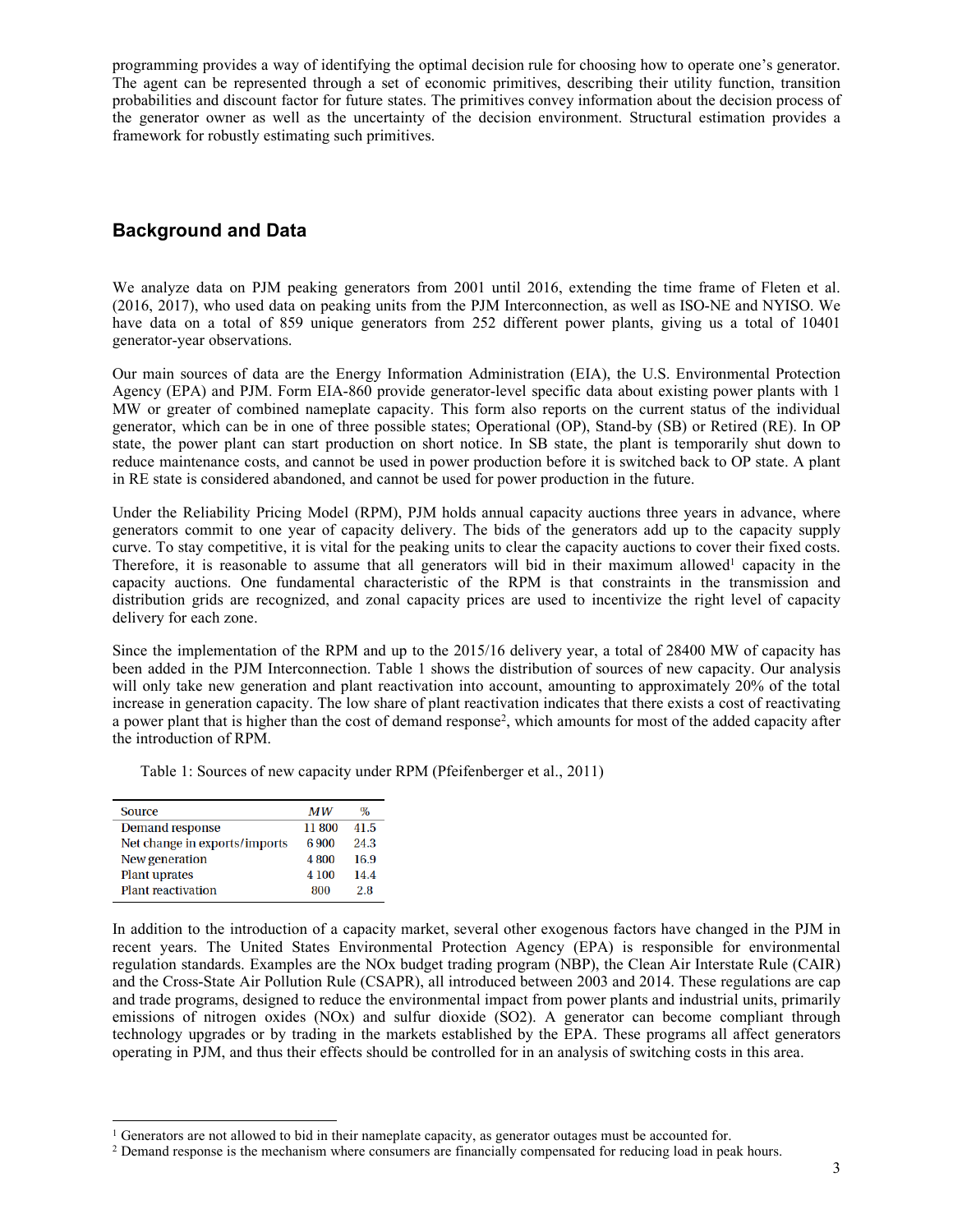Another macroeconomic factor that affects the operational decision making for peak generator managers is the emergence of shale gas extraction in the US, which started around 2007. Advances in hydraulic fracturing technology lowered the production costs of shale gas, and by 2016, shale gas amounted for 51%3 of the total US gas production. Consequently, the price of natural gas dropped significantly after 2008, and has stayed low since. Together with an increased amount of intermittent renewable energy sources (RES) in the baseload, the low price of natural gas acted as a disruptive force in the power generation market, altering the role of the peak generators. Prior to these changes, coal-fired units served as baseload, and combustion turbines were dispatched in periods of peak demand. Today, this picture is somewhat more complex. The intermittent nature of baseload RES requires peaking units to run not only in the short periods of peak demand but also at times where RES are not able to deliver. This effect is amplified by the low variable costs of production following the price drop of natural gas in 2008, making gas turbines rank lower in the merit order of dispatch. Besides, stricter environmental regulations have made older coal-fired units less competitive unless they undergo substantial upgrades. Thus, the competitive landscape has changed for peaking units; they now compete with other peaking units, combined-cycle gas turbines and in the extreme case, conventional baseload plants (Ott, 2012). This might give rise to challenges since peaking units are designed to run at their specified design point for shorter periods of time. We expect these altered patterns of operation for peaking units to affect the maintenance and switching cost estimates.

Next, we consider heat rates. Form EIA-923 gives detailed information about power generation and fuel consumption. From this data, we can calculate the yearly average heat rates for each generator. The heat rate of a generator is defined as the thermal energy input required per unit of electric energy output, measured in MMBtu/kWh. By calculating a yearly reported value, as opposed to using nominal heat rate, we capture the effect of generators running at non-optimal loads for some time during the year. This also enables us to capture the effect of aging equipment and declining efficiency over time. We have form EIA-923 heat rate data on 2952 of the generator-year observations from 273 different generators, which amounts to 28.7% of all observations, and heat rate data being available for at least one year in the period for 31.8% of the generators. For generators where no heat rate data is available, we estimate heat rates using an OLS regression with age and installed capacity as explanatory variables.

Further, the generators face other variable non-fuel operating and maintenance costs (VOM). Following the method from Fleten et al. (2017), we estimate these costs based on the information available in the Annual Energy Outlook document and the accompanying assumptions document (U.S. Energy Information Administration, 2018), where EIA estimates and breaks down the costs of new power plants. As EIA only recently has started publishing these reports, and we have generators in our dataset dating back to the 1960's, data on VOM is not complete. Therefore, we estimate the VOM for each fuel type, by assuming that it is linearly increasing with age.

The time series for historic peak hour (07-22) electricity and capacity prices are collected from PJM's database. There are significant transmission constraints within the transmission and distribution grids in the PJM Interconnection, especially in areas where PJM connects with neighboring RTOs (United States Department of Energy, 2014). PJM uses zonal pricing to address congestion in the power system. The zonal price data published by PJM shows great variations in prices for the different zones, which will affect the profitability of the generators. For this reason, we have matched generators to zones and use zonal prices for electricity and capacity. Capacity payments are yearly fixed payments for committed capacity measured in \$/MW-day. We collect historic spot prices of Henry Hub Natural Gas (NG), New York Harbor No. 2 Heating Oil (DFO) and US Gulf Coast Kerosene-Type Jet Fuel (KER), from the EIA.

Similar to Fleten et al. (2017), we calculate a spark spread profitability measure for each generator-year observation based on profits from the sale of electricity, fuel costs and VOM. Our approach deviates from their work in how we use zonal pricing for the PJM Interconnection, thus avoiding the simplification of using the system price for all generators when calculating the spark spread. By mapping generators to price zones, we implicitly account for congestion in the power system.

Data on the individual generator's bids in the capacity auctions is unavailable. However, given that the capacity remuneration mechanisms are designed to cover the fixed costs of generating units, it is reasonable to assume that all peaking units will bid their maximum allowed capacity. By the same reasoning, we also assume that all generators in the operating state clear the capacity auction and receive payments for their full capacity. Peaking units will have no incentive to bid below their allowed capacity, and they are likely rather to enter the standby state than operate if they do not clear the capacity auction to avoid incurring production costs. Therefore, we incorporate the capacity payments in the profitability measure in the period after 2007 by adding the zonal capacity prices. By doing this, we get two different profitability measures: the energy-only profitability measure, which can be calculated for the whole period, and the RPM adjusted profitability measure, which only exists from data from 2007-2016.

 <sup>3</sup> Numbers from the US Energy Information Administration.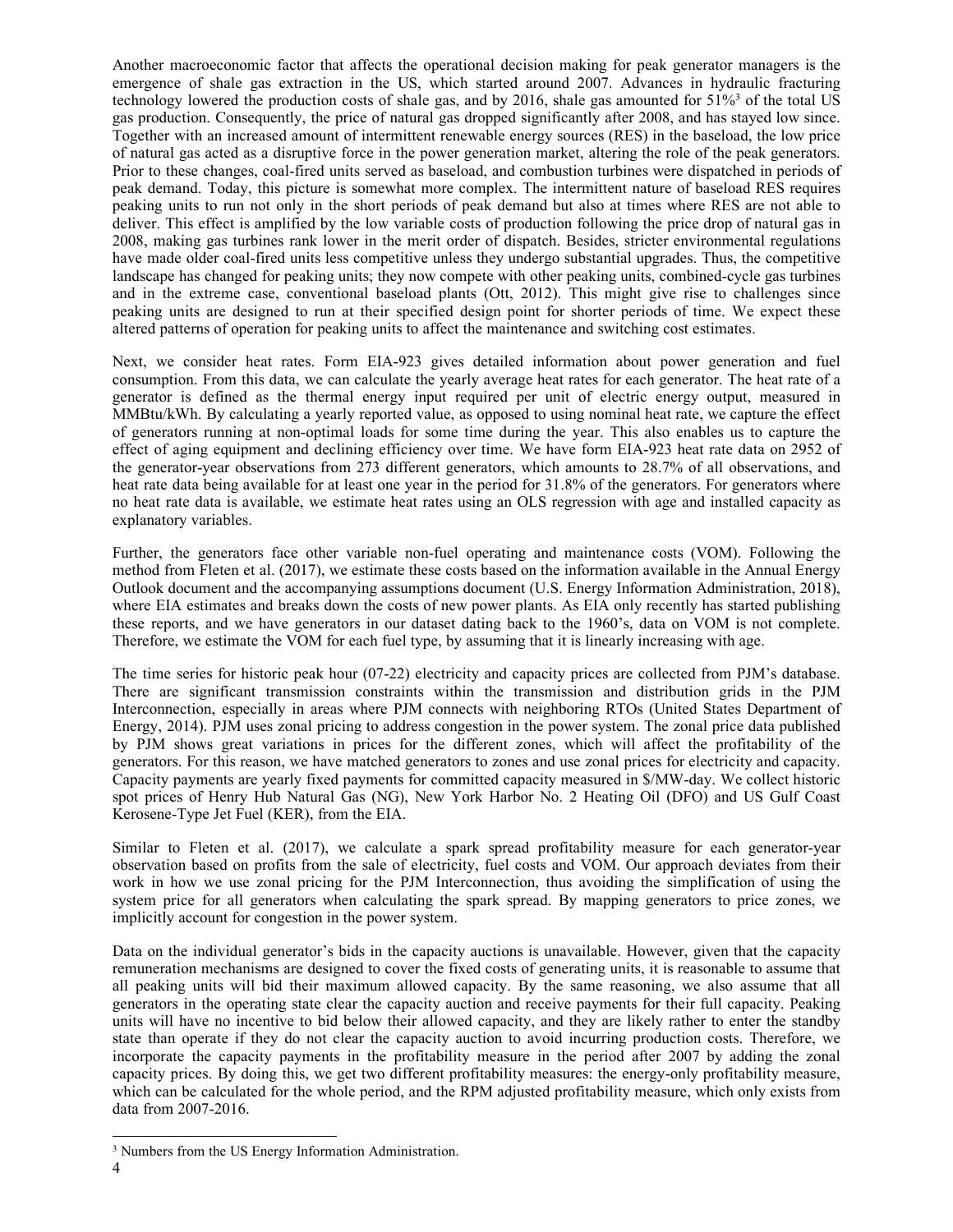Table 2 summarizes the data regarding observed switches and profitability.

Table 2: Average yearly payments from energy and capacity markets for all switching decisions. Profitabilities in [\$/kW-year ].

|           | <b>Current state</b>      | <b>OP</b> |           | <b>SB</b> |          |         |
|-----------|---------------------------|-----------|-----------|-----------|----------|---------|
|           | <b>Switching to</b>       | <b>OP</b> | <b>SB</b> | <b>OP</b> | SB       | RE      |
|           | Number of observations    | 3479      | 64        | 161       | 755      | 76      |
| 2001-2007 | Share                     | $98.2\%$  | $1.8\%$   | $16.2\%$  | 76.1%    | $7.7\%$ |
|           | Average profitability     | 12.28     | 5.85      | 14.25     | 13.00    | 5.58    |
|           | Number of observations    | 4435      | 4         | 15        | 521      | 32      |
|           | Share                     | 99.9%     | $0.1\%$   | $2.6\%$   | $91.7\%$ | 5.6%    |
| 2008-2016 | Energy-only profitability | 18.50     | 11.64     | 15.67     | 7.88     | 9.25    |
|           | Capacity payments         | 40.22     | 58.59     | 29.17     | 45.10    | 50.91   |
|           | Average profitability     | 58.72     | 70.23     | 44.84     | 52.98    | 60.15   |

For the first period, we see that operational generators choose to stay operational in periods of high profitability, shut down in years when the profitability is low, and switch back to OP when profitability picks up. Many generators choose to stay in SB, even with rather high profitability, until they reach a certain threshold, where they switch back into operation. They only choose to retire when profitability drops very low. This behavior aligns well with the re-entry and exit barriers described in real options theory (Dixit and Pindyck, 1994).

After the introduction of the RPM, there are two sources of revenue for generators. The compensation of a generator comprises an element for the electricity produced in real time, varying throughout the day, and a yearly fixed element for the available capacity. This change in the dynamics of the remuneration of generators in RPM complicates the effort of discovering what drives the observed switching behavior. Compared to the period prior to the introduction of the RPM, the number of observed switches is drastically reduced, with only four observations of plants entering SB state and 15 switching back to the OP state. Because of few observations, average profitabilities for these switches should be interpreted with care. However, looking only at the profitability indicator for the energy-only market in Table 2.1, the average profitabilities makes sense when interpreted in a real options perspective. It is worth noting that the average profitability for retiring plants is higher than that of plants entering SB state, but once again, only a few observations with high profitability will have a significant impact on the average. From Table 2, there is no apparent relationship between the capacity payments and the observed switching behavior.

In view of real options literature, the switch from the operational state directly to retirement can be regarded as irrational. One would rather switch to the mothballed (SB) state, recognizing the value of the option to re-enter the market if profitability rises. Therefore, we argue that the few empirically observed switches from OP to RE can be explained by other circumstances. Examples are physical breakdowns of generators due to uncontrollable factors such as natural disasters or retirements caused by state-level regulations. Consequently, we have excluded these observations from our data.

Figure 1 illustrates the observed switching behavior in combination with the distribution of the energy-only spark spread profitability measure for the whole period from 2001 to 2016. The grey shapes illustrate the distribution of profitability, with wider regions indicating more observations for this level of profitability the specific year. The colored lines in the plot describe the observed switching behavior, gathered from Form EIA-860. The figure clearly illustrates that the switching pattern changed after 2007. The development of switches between the operating state and the standby state is most interesting. In the period before 2007, the observed switches seem to develop in accordance with the profitability indicator. In an environment driven mainly by revenue from delivering energy into the power system, one would expect that switching behavior be strongly related to the development in the profitability indicator. In relative terms, there are more switches from the standby state to operating state (SB-OP) when the profitability indicator is high than when it is low. By the same token, we observe few switches from the operating state to the standby state (OP-SB) when profitability is high and many when it is lower. This pattern is not as evident after 2007, with fewer switches between the operational and standby state. It is also worth commenting on the spikes in the retirements in 2003 and the period 2011-2014.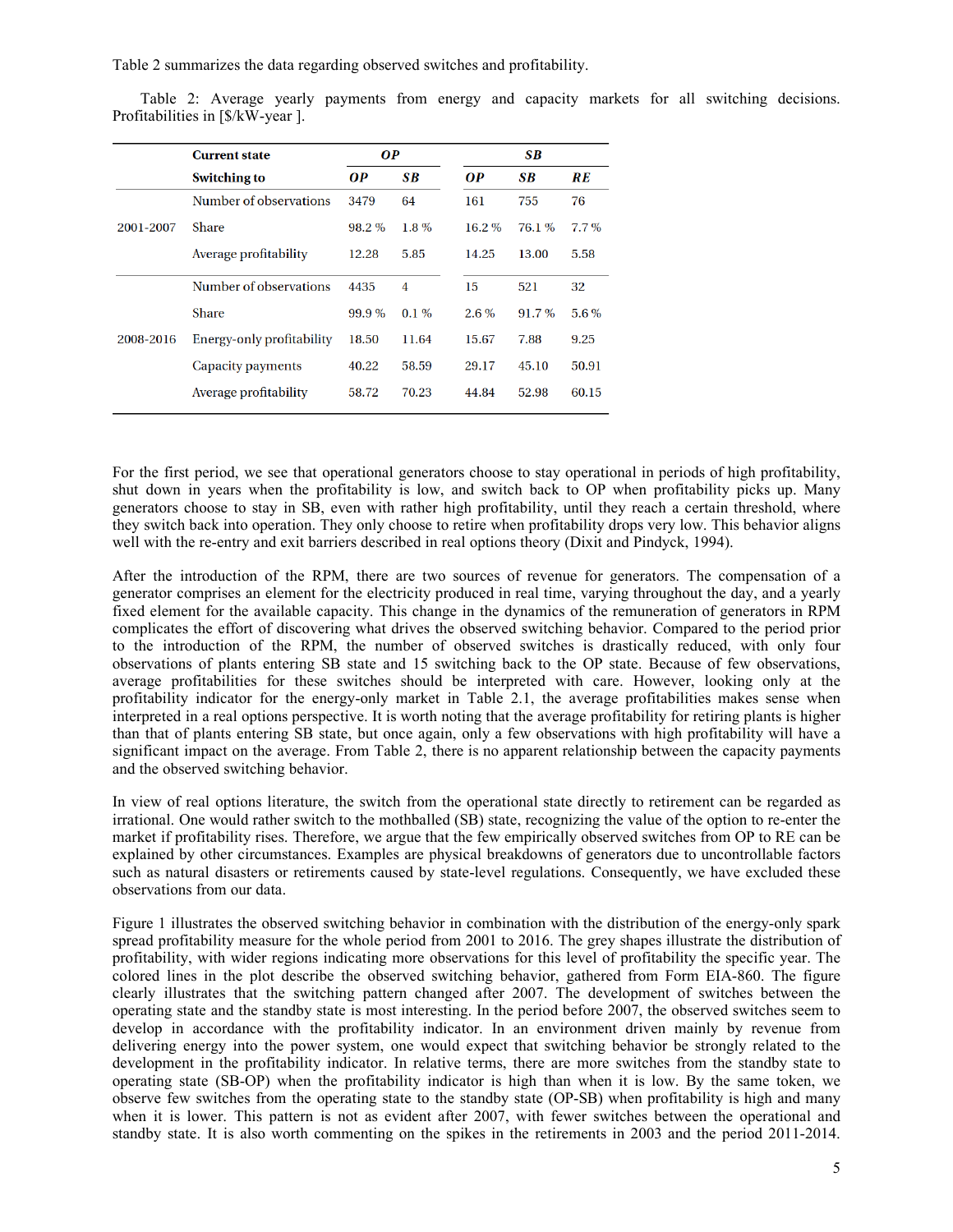These must be seen in relation to the changes in environmental regulation, because it would be financially irrational to upgrade an old, dirty peaking generator to comply with regulatory requirements. This kind of exogenous factor must be modeled explicitly in the structural estimation, as such information is not available through the development of the profitability indicator.



Figure 1. Observed switching behavior and distribution of the energy-only profitability indicator.

It is also worth commenting on the spikes in the retirements in 2003 and the period 2011-2014. These must be seen in relation to the changes in environmental regulation, as discussed in Chapter 1, because it would be financially irrational to upgrade an old, dirty peaking generator to comply with regulatory requirements. This kind of exogenous factor must be modeled explicitly in the structural estimation, as such information is not available through the development of the profitability indicator.

Finally, we specifically consider retirement decisions. PJM state that there are two main drivers of the retirements (PJM Interconnection, L.L.C, 2018). Firstly, the emergence of low-cost shale gas from 2007 onwards led to more competition from new market entrants. Modern and efficient generators have put older units under pressure. The introduction of the RPM coincides with the price drop of natural gas, leading to a drastic change in market conditions. Under RPM, the generators are forced to compete directly on fixed costs, as generators bid in the capacity auction based on their fixed costs. This favors efficiently managed generators. Less efficiently run units can be forced to forfeit the capacity remuneration in cases where they do not clear the capacity auction, possibly forcing the units into retirement.

The second driver mentioned by the PJM concerns the environmental regulations that have been introduced during the period of study. The spike of retirements seen in 2003 must be considered in relation to the introduction of the NOx Budget Trading Program (NBP) in this year. A NOx emission scheme will punish older units more than newer ones, as designs have been improved to reduce emissions (Lefebvre and Ballal, 2010). In addition, there are more retirements seen in the period after 2011. In this period, CAIR was active and later replaced by the CSAPR. Limitations on SO2 emissions and trace elements such as heavy metals will generally hit generators fueled by heavier oil derivates harder than gas-fired units, as the concentration of pollutants is higher in such fuels (Lefebvre and Ballal, 2010). Based on this, it is likely that the stricter environmental regulations will have had an impact on the switching decisions of the generators, and especially on retirements, as owners of older units will face the choice of upgrading a less competitive unit or retire it. As these regulations apply to all generators in the market, some coal-fired baseload plants will be forced into retirement, leading to more frequent dispatching of gas-fired peaking units.

The two main drivers of retirements mentioned by PJM align well with what we observe in our dataset; most retiring capacity is from old plants in both periods. However, the plants that retire after 2007 are on average older. These older plants are in general more polluting and have been hit harder by stricter environmental regulations, in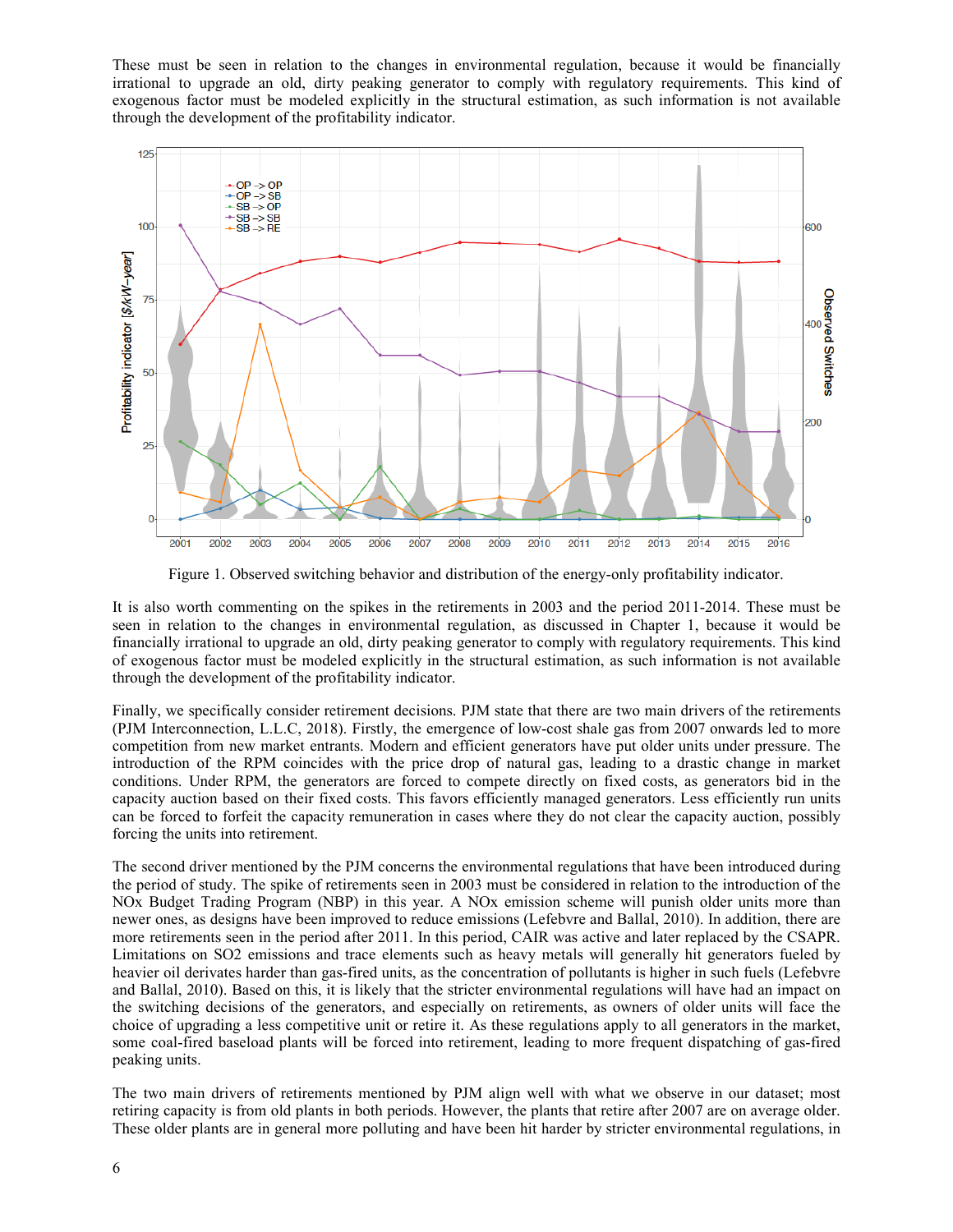particular, the CAIR and CSAPR. They are not competitive under new regulation and are thus forced into retirement.

We see the same effect in our data, with a very high proportion of retiring capacity running on DFO and KER5, which are dirtier fuels than NG. These observations point us in the direction that the retirements seen after 2007 can be explained by it becoming less favorable to operate older, dirtier plants. It also reflects the first main driver of retirements mentioned by the PJM, that lower NG prices has made these plants more competitive than the DFO- and KER-fired plants.

We also see that there are almost no retirements of capacity from newer units in the latter period, indicating that RPM has been successful in retaining capacity provided by efficient generators. Previous literature, such as (Fleten et al., 2017, 2016) has not recognized this connection between retirements and environmental policy changes.

## **Analysis**

The power market has changed profoundly during the period of observation. The introduction of capacity remunerations, stricter environmental regulations, and the plummeting of natural gas prices contribute to a different market dynamic. For this reason, we are using two model formulations to capture the agent's decision problem in a period where the market situation changes a great deal. First, we employ an energy-only formulation, only considering a generator's spark spread in the energy-only market. In the second model formulation, we include additional factors, which are thought to explain generator switching behavior. Capacity remuneration has also been included in the spark spread calculation after 2007. The energy-only formulation estimates the costs of operating a combustion turbine in a relatively simple market. The capacity market formulation incorporates more variables, resulting in a more complex model that explores the effects of added exogenous variables on the agent's decision problem. The added complexity will reduce the relevance of the estimates as a means of unveiling actual costs but will give insight into how the external factors affect the agent's decision problem.

Here, *i* denotes a generator-year observation. Let  $X_i$  be the observable states affecting transitions,  $s_i$  the operational state in year *t*, and  $u_i$  the operational state in year  $t + 1$ , decided in year *t*. The payoff function  $g(X_i, s_i; u_i)$  describes the payoff the agent can expect in each discrete time step, and therefore how the rational agent should act. The agent's payoff depends on his current operational state and his choice about next period, as we assume that the transition to a new state starts halfway through the current year. This gives five possible transitions, OP-OP, OP-SB, SB-OP, SB-SB and SB-RE.

The generators utilize different fuels and have different heat rates. In addition, there are non-fuel variable maintenance and operational costs associated with being operational. The resulting day *d* spark spread for a specific generator *n* in an energy-only market (EO) can be expressed as follows:

$$
S_{n,d,t}^{EO} = P_{n,d}^e - H_{n,t} * P_{n,d}^f - V_{n,t}
$$
\n(1)

Here,  $P_{n,d}$  is the daily on-peak (07-22) average zonal electricity price in \$/MWh for generator *n* on day *d* and  $P_{n,d}$ is the generator n specific fuel price in  $\mathcal{S}/MMB$ tu for day *d.*  $H_{n,t}$  is the heat rate for generator *n* in MWh/MMBtu in year *t*, and *Vn,t* is the non-fuel variable operation and maintenance costs in \$/MWh for generator *n*.

For the energy-only formulation, the state process simply consists of the sum of nonnegative daily spark spreads. The generator-year specific state process is, in fact, a single state variable established in the following way:

$$
X_{n,t}^{EO} = \sum_{d=1}^{T_t} max(S_{n,d,t}^{EO}, 0) * \left(\frac{16}{1000kWMW^{-1}}\right)
$$
 (2)

and has units  $\frac{K}{W}$ h-year. *T<sub>t</sub>* is the number of days in year *t*.

The payoff function for the energy-only formulation is: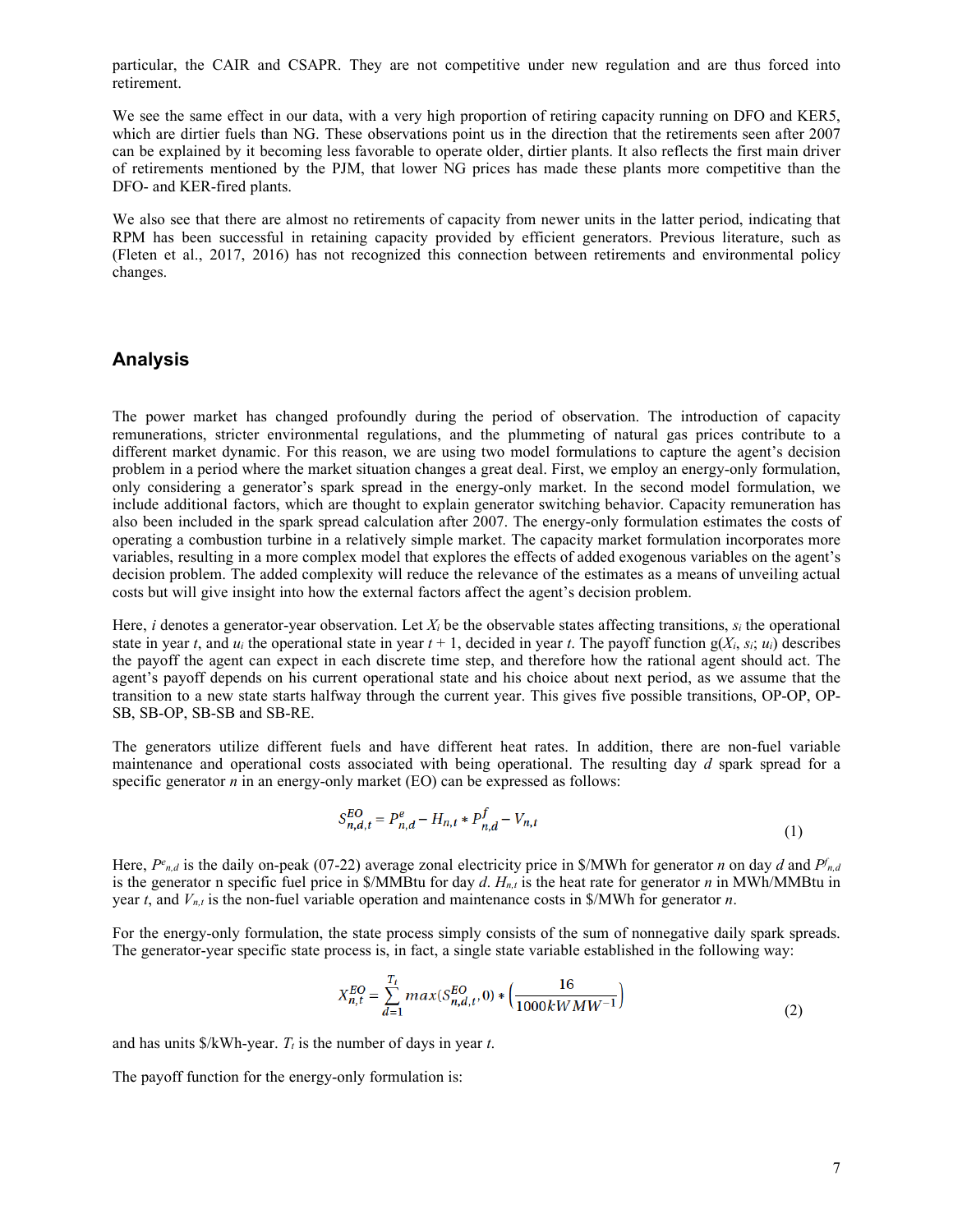$$
g(x, s; u) = \begin{cases} X_{n,t}^{EO} - M_{OP} & \text{if } s = OP \text{ and } u = OP \\ \frac{1}{2} \cdot (X_{n,t}^{EO} - M_{OP} - M_{SB}) - K_{OP \to SB} & \text{if } s = OP \text{ and } u = SB \\ \frac{1}{2} \cdot (X_{n,t}^{EO} - M_{OP} - M_{SB}) - K_{SB \to OP} & \text{if } s = SB \text{ and } u = OP \\ -M_{SB} & \text{if } s = SB \text{ and } u = SB \\ -K_{RE} - \frac{1}{2}M_{SB} & \text{if } s = SB \text{ and } u = RE \end{cases}
$$
(3)

The spark spread calculation for the capacity market formulation is similar to the energy only formulation but differ by the fact that capacity payments are included. Generators that clear the capacity auctions commit to one year of capacity delivery, and receive payments for each day of the delivery year. The spark spread calculation for the capacity model formulation becomes:

$$
S_{n,d,t}^{CM} = P_{n,d}^e - H_{n,t} * P_{n,d}^f - V_{n,t} + P_{n,t}^c
$$
\n(4)

where  $P_{n,t}$  is the capacity price in year t in \$/MW-day, for generator n. The profitability measure becomes:

$$
P_{n,t}^{CM} = \sum_{d=1}^{T_t} max(S_{n,d,t}^{CM}, 0) * \left(\frac{16}{1000kWMW^{-1}}\right)
$$
\n(5)

In contrast to the energy-only formulation, we include other factors than the yearly sum of the spark spread in the state process. For the capacity market formulation the state process vector consists of the following elements, which all are thought to have an effect on the switching behavior through the payoff function.

$$
X_i^{CM} = \{P_i^{CM}, C_i, R_i, P_i^{NG}\}\tag{6}
$$

We use the subscript *i* to denote a generator-year observation.  $C_i$  is a variable measuring the competitiveness of a generator,  $R_i$  a dummy variable for environmental regulations and  $P^{NG}$ <sub>i</sub> the first order difference of the natural gas price. In contrast to  $P^{CM}$ , which represents a monetary amount per kW of capacity, the other elements are not directly implementable in the payoff function, because they have no obvious monetary interpretation. Therefore, we use the approach of Fleten et al. (2015) and use linear combinations of these elements to estimate switching costs. This is sensible because these factors are important exogenous processes that define the market conditions of the generator. When including them in the state process, we are able to account for changes in the generator's environment and better estimate the perceived risk of the agents.

The resulting payoff function has the following form  $(X = X_i^{CM} \setminus P_i^{CM})$ :

$$
g(x; s, u) = \begin{cases} P_{n,t}^{CM} - M_{OP} & \text{if } s = OP \text{ and } u = OP \\ \frac{1}{2} \cdot (P_{n,t}^{CM} - M_{OP} - M_{SB}) - K_{OP \to SB}(\bar{X}) & \text{if } s = OP \text{ and } u = SB \\ \frac{1}{2} \cdot (P_{n,t}^{CM} - M_{OP} - M_{SB}) - K_{SB \to OP}(\bar{X}) & \text{if } s = SB \text{ and } u = OP \\ - M_{SB} & \text{if } s = SB \text{ and } u = SB \\ - K_{RE}(\bar{X}) - \frac{1}{2} M_{SB} & \text{if } s = SB \text{ and } u = RE \end{cases} \tag{7}
$$

The rest of this section describes the elements of the state variable vector  $X$ .

**Inverse competitive advantage**: The inverse competitive advantage reflects the relative competitiveness of a generator in comparison to its peers within the same transmission zone. Specifically, this is done through a comparison of the generator's heat rate to the average heat rate. Since PJM uses locational marginal pricing, we take all generators within a given zone as competitors, in contrast to Fleten et al. (2015), which define competition on a state level. Since electricity from peaking generators is a strictly homogeneous commodity, their only way to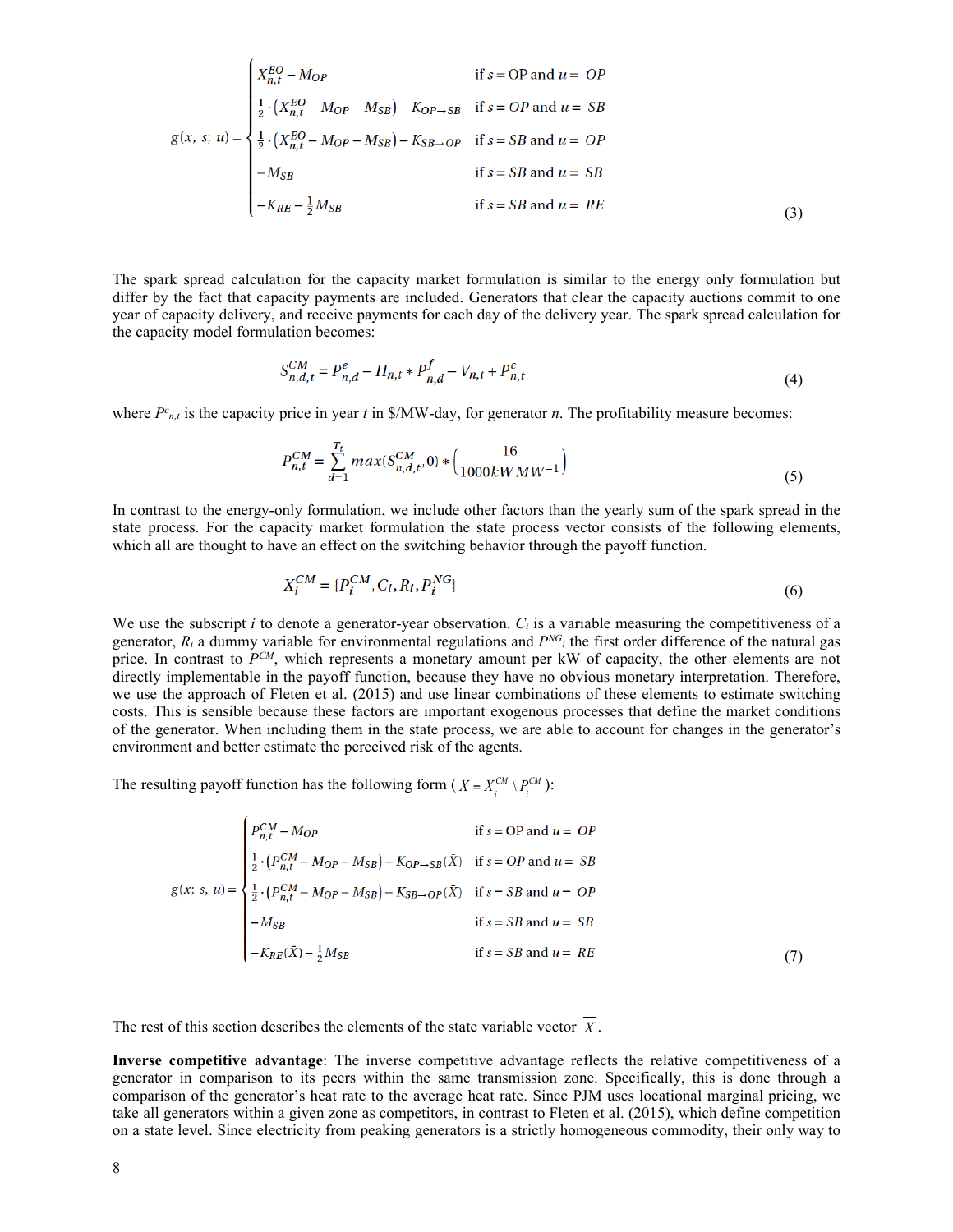gain a competitive advantage is through increased efficiency. Hence, this variable will capture any technological advantage that one generator might hold over its competitors. We have:

$$
C_{t,n} = \frac{H_{t,n}}{\bar{H}_{t,n}}\tag{8}
$$

where  $\bar{H}_{t,n}$  is the average heat rate of the competitors of generator *n* in year *t*.

**Expectation of stricter environmental regulation**: In Chapter 1, we describe the recent changes in environmental policy schemes, and how these will affect the market dynamics. We employ the binary variable *Rt* to capture these effects on the switching costs of the generators. We have

$$
R_t = \begin{cases} 1 & \text{if } t \in [2002, 2003, 2010, 2011, 2012, 2013, 2014] \\ 0 & \text{else} \end{cases} \tag{9}
$$

The main drivers of uncertainty regarding environmental policy schemes are the introduction of the CAIR, CSAPR and the NBP. The choice of values for t where Rt is set to 1 is based on judgement on how the policy discussions have affected the expectations of the decision makers. We argue that in these years, plant managers would expect the stricter regulations to be implemented, and thus that they are expected to act differently.

**Change in natural gas price**: In addition to the natural gas price information in the spark spread, we include the first order difference of the NG price time series as a separate state variable. We believe that the evolution of the natural gas price carries decision-relevant information that must be addressed because the NG market has changed profoundly. This variable will capture any change in perceived switching costs caused by the changes in the NG market. We have:

$$
P_t^{NG} = \overline{P^{NG}}_t - \overline{P^{NG}}_{t-1}
$$
\n<sup>(10)</sup>

where  $\overline{P_t^{NG}}$  denotes the average gas price over year *t*.  $P_t^{NG}$  is positive in periods with increasing gas price, and negative if the gas price is falling.

Next, we display the results of the analysis. Table 3 shows the results from the estimation of the energy-only formulation for the period before the introduction of the RPM.

|                                                                          | $\bf{M}$ $\bf{O}$ $\bf{P}$ | $M_{SR}$   | $K_{SB\rightarrow OP}$ $K_{OP\rightarrow SB}$ $K_{SB\rightarrow RE}$ |                  |
|--------------------------------------------------------------------------|----------------------------|------------|----------------------------------------------------------------------|------------------|
| Estimate $[\frac{k}{k}W - year]$ 9.127 0.409 1.911<br>Significance level | $1\%$                      | $\sim$ $-$ | 0.436<br>$\overline{\phantom{a}}$                                    | -56.066<br>$1\%$ |

Table 3: Energy-only formulation for the period 2001-2007

We estimate positive maintenance costs in the operational state and standby state, with the standby maintenance cost being much lower. Both switching costs are positive, with a higher startup than shutdown cost. The retirement cost is negative and of far greater magnitude than the startup and shutdown costs. Using parametric bootstrapping, we find that only Mop and KSB-RE are significant.

The sign and magnitude of the estimates for the energy-only formulation support the findings of Fleten et al. (2017). In this paper, the same model formulation is used to estimate costs for PJM, NYISO, and ISO-NE peaking units in the period between 2001 and 2009. The authors conclude that the estimates lie in the range of the true maintenance and switching costs. EIA estimate that the fixed O&M costs of a combustion turbine lie in the range between 6.70 and 6.98 \$/kW ¡ year (U.S. Energy Information Administration, 2010). The retirement cost (i.e., scrapping value) is larger in our estimates than in the estimates of Fleten et al. (2017). The scrapping value will reflect the value of replacing an old unit with a newer one, as well as the second-hand value of the unit.

The capacity market formulation aims to better model the market dynamics after 2007, with the introduction of the RPM, the shale-gas revolution, and stricter environmental regulation. When interpreting the results, it is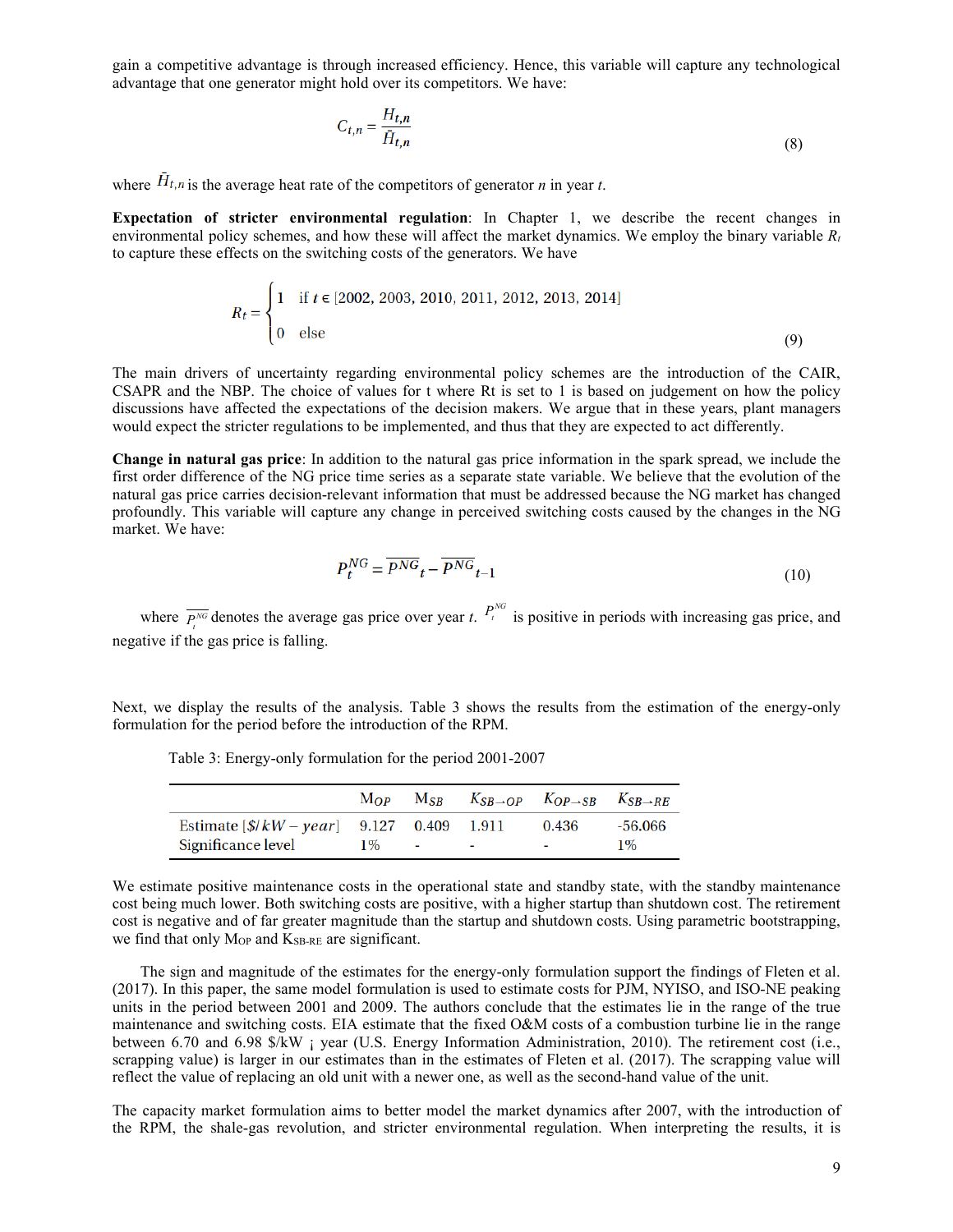important to keep the numeric range of each variable in mind, to get a sense of the magnitude of impact. Table 4 present the range and average for the state variable vector *Xi*.

Table 4: Descriptive statistics for elements in the state variable vector

|         | $\mathbf{D}^{CM}$ | $C_i$ | $P_{\cdot}^{NG}$ | $R_i$ |
|---------|-------------------|-------|------------------|-------|
| Min     | 0                 | 0.62  | $-4.92$          |       |
| Max     | 199.40            | 2.17  | 3.03             |       |
| Average | 37.42             | 1.00  | $-0.08$          | 0.38  |

Estimates for the maintenance costs and switching costs between the different operational states for all generators in the data set are presented in Table 5. Significance levels from parametric bootstrapping are indicated with asterisks in parentheses.

Table 5: Capacity market analysis results

|                        | <b>Estimated value</b>                     |  |
|------------------------|--------------------------------------------|--|
| $\bf{M}$               | $33.565$ (***)                             |  |
| M <sub>SR</sub>        | $0$ (***)                                  |  |
| $K_{SB\rightarrow OP}$ |                                            |  |
| Intercept              | 0                                          |  |
| $C_i$                  | 22.457                                     |  |
| $P_i^{NG}$             | $2.074$ (*)                                |  |
| $R_i$                  | $-14.281$ (***)                            |  |
| $K_{OP\rightarrow SB}$ |                                            |  |
| Intercept              | 1.233                                      |  |
| $C_i$                  | $-38.628$ (**)                             |  |
| $P_i^{NG}$             | $-7.435$ (***)                             |  |
| $R_i$                  | $13.049$ (***)                             |  |
| $K_{SB\rightarrow RE}$ |                                            |  |
| Intercept              | $-80.807$ (***)                            |  |
| $C_i$                  | $-69.147$ (***)                            |  |
| $P_i^{\overline{NG}}$  | $-1.465$ (**)                              |  |
| $R_i$                  | $10.155$ (**)                              |  |
| <b>Observations</b>    | 10401                                      |  |
| Note:                  | $*_{p<0.1}$ ; $*_{p<0.05}$ ; $**_{p<0.01}$ |  |

#### **Maintenance cost**

The estimate for the maintenance cost in the operating state, M<sub>OP</sub>, is higher for the capacity market formulation than for the energy-only formulation, implying that the perceived costs of maintaining the turbine and generator in the operational state have increased in the years after 2007. The increased maintenance costs can be attributed to several factors. After the sudden drop in NG prices around 2008, peaking units became competitive not only in times of peak demand. They were dispatched more often, giving increased wear and tear on both the generator and the turbine. The stricter environmental regulations that were imposed on power generating units from 2010 have affected the maintenance cost.

The SB state maintenance costs are estimated to zero. In reality, there are costs associated with maintenance in the SB state. Power plants are subject to taxation on the plant site, equipment needs to be maintained, long-term rental contracts on buildings and equipment might run, etc. All these costs will be SB state maintenance costs for the plant owner. However, to explain the zero estimate for MSB, we recognize that our model formulation allows two sets of equilibrium solutions. The first set of solutions assigns cost incurred in the standby state to M<sub>SB</sub> and consequently estimates a startup cost K<sub>SB-OP</sub> at a moderate level. The results from the energy-only formulation in Table 3 adhere to this group of solutions. We believe that this group reflects reality most accurately. The other set of equilibrium solutions assigns costs incurred in the maintenance state to the startup cost estimate K<sub>SB-OP</sub> as a lump sum. This gives high startup costs, and low or zero SB maintenance costs, as seen in Table 5. When running parametric bootstrapping samples for the capacity market formulation, all results converged to the low or zero SB maintenance cost and high costs of startup equilibrium.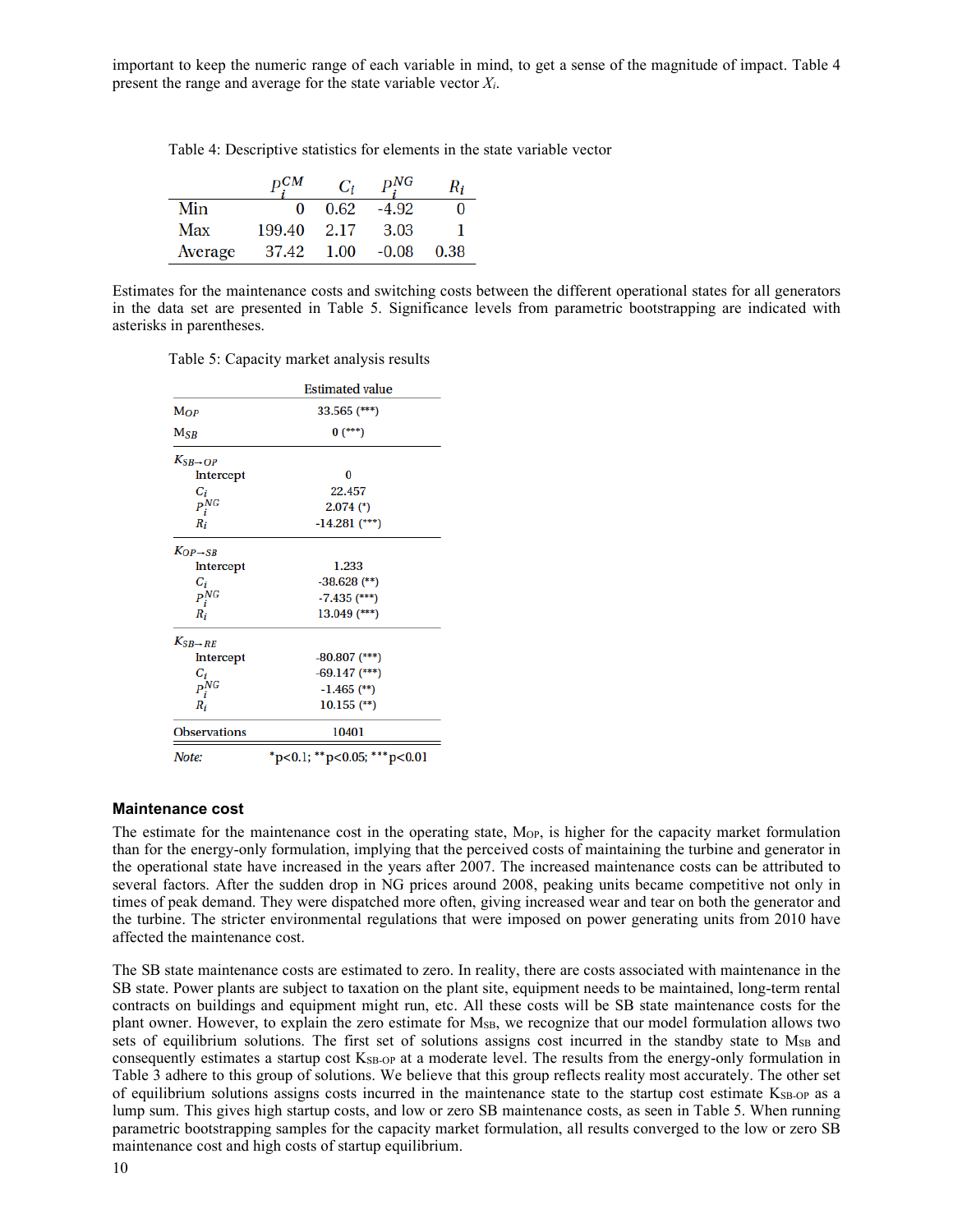We conclude that the energy-only formulation better reflects the true maintenance costs in standby mode and that the changed market conditions introduce effects that we fail to control for in the capacity market formulation.

Intercepts for startup and shutdown costs are estimated to be zero. As long as we focus on the sign of the estimates and to a lesser degree focus on their magnitude when interpreting how they impact switching costs, the intercept is of less interest.

#### Startup cost, K<sub>SB-OP</sub>

A positive coefficient for the inverse competitive advantage *Ci* implies that generators with a high value for *Ci*, equivalent to low fuel-to-electricity conversion efficiency, have a high perceived cost associated with starting up. This is as expected, as a generator performing worse than its competitors will have a higher barrier of entry into the market. This is consistent with real options theory predicting a high entry barrier for units with high costs. However, the coefficient is not significant in parametric bootstrapping and should be interpreted with this in mind.

As for the NG price development,  $P^{NG}$ , increasing natural gas prices implies higher costs of starting up. The cost of fuel is the most important driver of variable costs for a gas turbine. A minority of the turbines studied run on distillate fuel oils or kerosene, but there is a positive correlation of 0.134 between the NG and DFO prices. Therefore, we would still expect a positive sign for this coefficient. The coefficient is low, indicating that the gas price development has only a limited effect on the startup costs.

The effect of expectations to stricter environmental regulation, *Ri*, is not straightforwardly interpreted. At first glance, it seems intuitive that new, stricter, environmental regulation would increase the perceived cost of reentering the market. Many generators must make investments to ensure compliance with the new regulations. For generators that are in SB mode when these regulations are expected to be implemented, these costs can be viewed as part of the startup cost.

However, there are effects working in the opposite direction. When new environmental regulation schemes are implemented, those affected usually have a few years to comply with the new rules—a grace period. A turbine that expects to be affected by new regulations might realize that it is better to stay operational until the regulations force it to retire. In other words, the value of waiting is significantly reduced as a consequence of the new regulations. If this is true, we would expect to see peaks of SB-OP transitions in the years before the introduction of new policy schemes. Looking at Figure 1, this is indeed the case.

It is also paramount to keep in mind that environmental regulations will hit all generators in the power market, not only peaking units. In fact, much old coal-fired baseload capacity will be forced to retire (Institute of Energy Research, 2013). This will create a capacity deficit that makes it more attractive for gas turbines to go into operation. The attractiveness of this option is enhanced by the favorable development in the natural gas price. A negative and highly significant coefficient for the environmental regulation coefficient suggests that these effects dominate how new environmental regulations affect startup costs.

#### Shutdown cost, K<sub>OP-SB</sub>

Analogous to the effect on startup cost, increased inverse competitive advantage *Ci* gives lower perceived costs of shutdown, as the market favors efficient units. A positive development in the NG price reduces the cost of shutdown. When NG prices rise, it becomes more expensive to run the generator and the perceived cost of entering standby mode drops.

The expectations to stricter environmental regulation variable, *Ri*, is positive, meaning that we see the same dynamic for the shutdown cost as we did for the startup cost. Generators seem to recognize the vacuum left by retiring coal-fired baseload and therefore see a substantial opportunity cost of switching away from the operational state when new regulations are expected. The coefficient is of similar magnitude and significance as for the startup cost.

#### **Retirement cost, KSB-RE**

The intercept of the retirement estimate is negative and can be seen as a baseline monetary estimate of the scrap value for the generators. This can be attributed to the secondhand value of the machinery and the opportunity cost of freeing space, labor and capital that has been tied to the operation of the turbine or replacing the unit with a new one.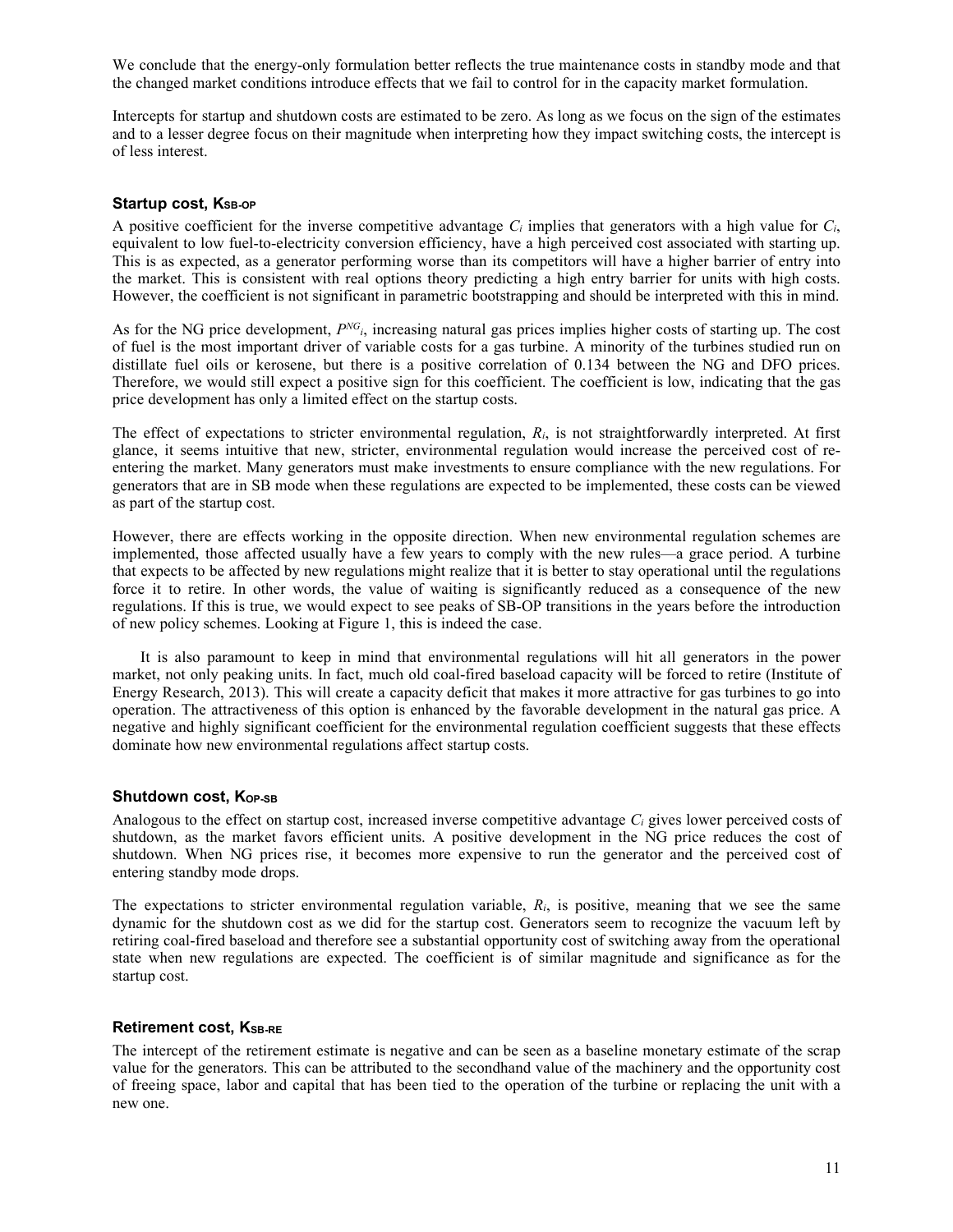The coefficient for the inverse competitive advantage is negative and large in magnitude, implying that a reduction in competitiveness leads to an increase in perceived scrapping value. We recognize that this result is somewhat puzzling. However, part of the effect can be explained by the higher value of freeing space, labor, and capital held up in a less competitive plant.

The scrapping value increases when the gas price is increasing. It is more favorable to scrap the turbine when the variable costs increase, which makes sense in a situation where the plant manager has to choose between staying in standby and retiring the plant. Re-entering the market would be economically irrational in a situation with increasing natural gas prices, at least for generators running on NG3. From real options theory it is known that when in a mothballed state, the agent should wait until the spark spread either picks up to the entry barrier or drops to the barrier where abandonment is the best option (Dixit and Pindyck, 1994). From this perspective, it is reasonable that the perceived value of scrapping the turbine increases when the natural gas price drops closer to the abandonment barrier.

In years where it is expected that new environmental regulation will be implemented, we see that the scrapping value is reduced since the regulatory schemes also affect generation units in the second-hand market. This effect seems to outweigh the value of freeing space, labor and capital for alternative use.

#### **Counterfactual analysis**

RPM introduced capacity remuneration to ensure adequacy in the power system. A key issue in such a market scheme is to set the appropriate level of compensation. Too much compensation might induce too much investment, and too low levels will not give sufficient investment signals. In our counterfactual analysis, we construct scenarios by lowering and upping the capacity payments from the observed levels in our data.

Figure 2 shows the switching behavior under different capacity payment (CP) scenarios as predicted by the counterfactual model. The predictions show less switching and more plants staying in OP when capacity payments are high. This is in line with the regulator's goal of having generators ready to deliver energy when needed.

For the switching behavior predicted in Figure 2a, we see that reducing the capacity payments lead to increased switching and increasing the capacity payments reduces switching. The effect of reducing the capacity payment level is much greater than the effect of a corresponding increase in capacity payments. The reduction in switching activity under higher capacity payment levels leads to more plants staying operational, as seen in Figure 2b.

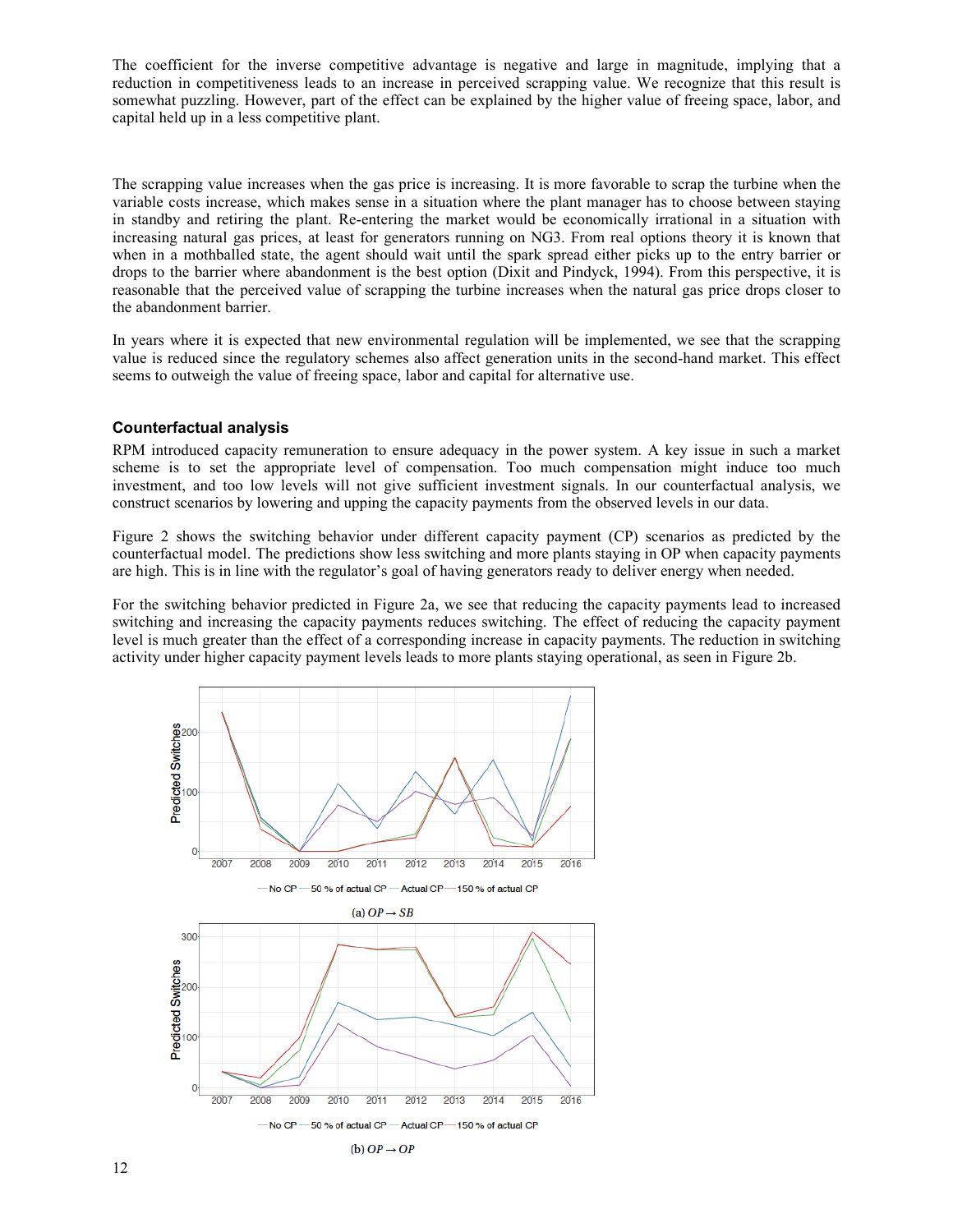Figure 3 plots the result of a sensitivity analysis on the capacity payment levels in the counterfactual model. Figure 3a shows that increased capacity payments lead to an increase in the share of plants staying in OP state. Broken down to switches for plants currently in the operational state, Figure 3b clearly illustrates that the higher the capacity remuneration, the more attractive it becomes to stay in the operational state. The sensitivity analysis shows that the generators are most sensitive to changes in capacity payments when the payments are 50%-90% of the empirically observed level. Figure 3c shows that the switching behavior from the SB state is unaffected by the level of capacity payments. However, fewer plants switch away from OP as capacity payments increase. The means that there are fewer plants in the SB state as capacity payments increase. This mechanism explains the development in Figure 3a.



Figure 3: Sensitivity analysis of capacity payments

### **Conclusions**

We find evidence that market conditions for peaking units in the PJM has changed significantly after 2007, and identify three market trends influencing the behavior of peaking units. Technological advancements have changed the supply side of the natural gas market, giving a persistent drop in fuel prices for gas-fired turbines. New environmental regulations have forced old coal-fired baseload into retirement, presenting new market opportunities for gas-fired units. We also see that the regulations have led to the retirement of old combustion turbines. The introduction of capacity payments has led to less switching and a higher amount of peaking plants being ready to operate.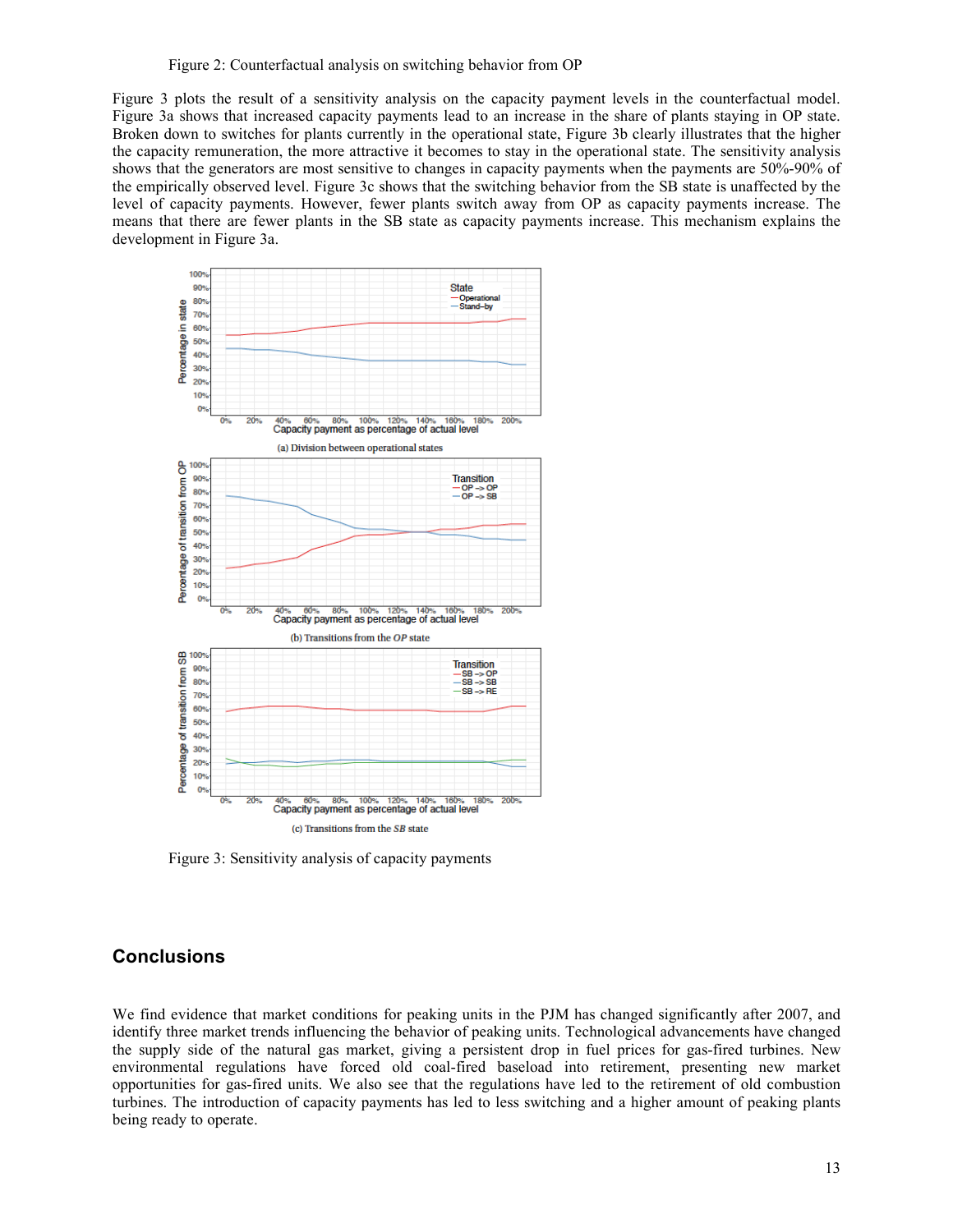The first trend, the penetration of shale gas in the US gas market, significantly reduced the fuel price for many generators. We conclude that this has disrupted the traditional market dynamics where coal-fired plants serve as baseload, and combustion turbines cover peak demand. Gas-fired turbines have become more competitive in serving baseload, and besides, traditional baseload has been punished harder by stricter environmental regulations than gas units. Consequently, peaking units are now dispatched more often, increasing the wear and tear on the mechanical equipment. This is a plausible explanation for the increase in the estimated maintenance cost for generators after 2007. The second effect that influences the switching behavior of peak generators is the introduction of stricter environmental regulation schemes. In years where regulatory changes are expected, our estimates show that the perceived cost of startup decreases and the perceived cost of shutdown increases. This tendency to prefer to operate in years with new regulations must be seen in light of the fact that environmental regulations are imposed on all actors in the power market. Coal-fired baseload is more polluting than most other technologies and is therefore affected more severely by stricter environmental regulations. Gas is cleaner, has become cheap, and gas plants are quick to bring online. This makes it possible for gas-fired units to replace the retiring coal-fired baseload, a fact reflected in the environmental regulation coefficient estimate.

Finally, after the introduction of the RPM, less switching is observed, and the share of operational peaking generators is larger, with few generators being in the standby state. The results from the counterfactual analysis indicate that the switching behavior is affected by the level of the capacity payments. Lowered capacity payments will give more switching, whereas increased payments cause minimal change. Overall, our findings indicate that the system operator is successful in incentivizing peaking generators to stay in an operational-ready state through capacity payments.

### **References**

Aguirregabiria, V. and Mira, P. (2007). Sequential Estimation of Dynamic Discrete Games. Econometrica,  $75(1):1-53.$ 

Aguirregabiria, V., Mira, P., and Roman, H. (2007). An Estimable Dynamic Model of Entry, Exit, and Growth in Oligopoly Retail Markets. The American Economic Review, 97(2):449–454.

Bhagwat, P. C., Iychettira, K. K., Richstein, J. C., Chappin, E. J., and Vries, L. J. D. (2017). The Effectiveness of Capacity Markets in the Presence of a High Portfolio Share of Renewable Energy Sources. Utilities Policy, 48:76– 91.

Bajari, P., Benkard, L. C., and Levin, J. (2007). Estimating Dynamic Models of Imperfect Competition. Econometrica, 75(5):1331–1370.

Botterud, A., Korpås, M., Vogstad, K., and Wangensteen, I. (2002). A Dynamic Simulation Model for Long-Term Analysis of the Power Market. Power Systems Computation Conf.

Cepeda, M. and Finon, D. (2013). How to Correct for Long-Term Externalities of Large-Scale Wind Power Development by a Capacity Mechanism? Energy Policy, 61:671 – 685.

Dahlan, N. Y. and Kirschen, D. S. (2014). Generation Investment Evaluation Model in Electricity Market with Capacity Mechanisms. International Review of Electrical Engineering (IREE), 9(4).

Dixit, A. K. and Pindyck, R. S. (1994). Investment under Uncertainty. Princeton University Press.

Fleten, S.-E., Haugom, E., Pichler, A., and Ullrich, C. J. (2017). Structural Estimation of Switching Costs for Peaking Power Plants. Working paper, Norwegian University of Science and Technology.

Fleten, S.-E., Johansen, M., Pichler, A. and Ullrich, C. J. (2016). Policy Uncertainty and Real Options in Switching of Peak Generators. 39th IAEE International Conference, Jun 19-22, 2016. International Association for Energy Economics.

Hach, D., Chyong, C. K., and Spinler, S. (2016). Capacity Market Design Options: A Dynamic Capacity Investment Model and a GB Case Study. European Journal of Operational Research, 249(2):691–705.